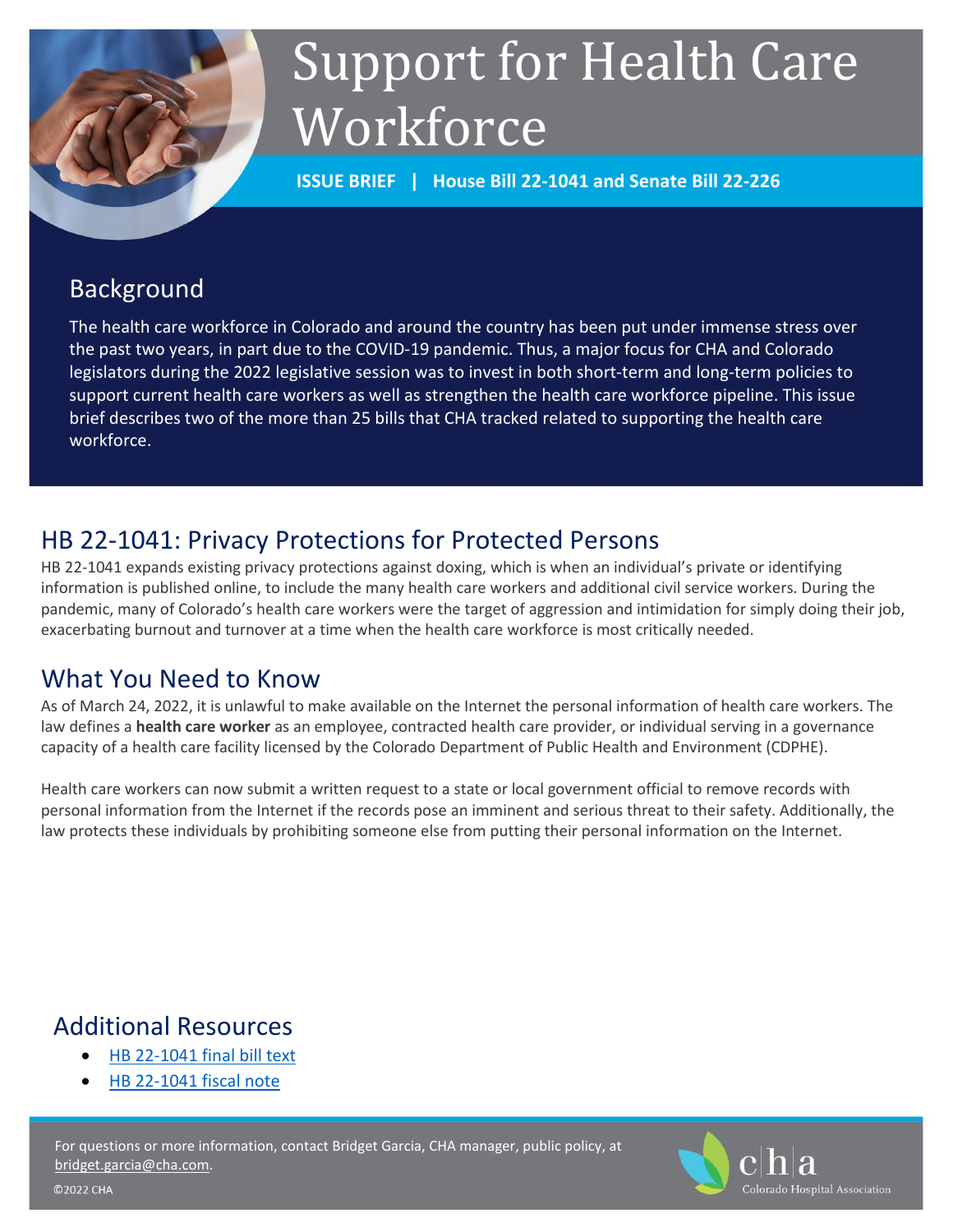## SB 22-226: Programs to Support Health Care Workforce

The bill invests \$61 million in American Rescue Plan Act (ARPA) funds in supports for the health care workforce, the state's largest investment in today's health care heroes and the future health care workforce. The bill's programs focus on the wellbeing, education, training, recruitment, and retention of health care workers. The appropriated funds must be spent by June 30, 2025. Additionally, the bill requires CDPHE to create a statewide data sharing system to better allocate resources and inform decision makers of health care workforce planning initiatives, as well as expands the scope of the recommendations required by the Nurse-Physician Advisory Task Force for Colorado Healthcare (NPATCH). Finally, the bill repeals the mandate requiring a uniform credentialing application per the recommendation of the Health Care Credentials Application Review Committee, which determined that the requirement was a deterrent for efficient credentialing.

### What You Need to Know

#### Health Care Workforce Resilience and Retention Program

The bill appropriates **\$2 million** to create the Health Care Workforce Resilience and Retention Program within CDPHE to support the resilience, wellbeing, and retention of health care workers through activities such as:

- Providing technical assistance, guidance, and funding support to community partners to develop programs and services aimed at retaining health care workers, such as best practices and strategies:
	- o That promote healthy workplace cultures;
	- o That promote the adoption of internal employee assistance programs;
	- o That promote external third-party support and resilience programs; and,
	- $\circ$  For greater partnerships between care providers and facility and system executive leadership.
- Collaborative partnerships with community partners, such as the development, implementation, and evaluation of:
	- o Peer support programs and services;
	- o Pre-clinical in-person and telehealth services;
	- o Training programs; and,
	- o Recovery and resilience coaching for staff and leadership.
- Planning, research, and evaluation that supports the resilience, wellbeing, and retention of health care workers.

#### Practice-Based Health Education Grant Program

The bill appropriates **\$20 million** to create the Practice-based Health Education Grant Program within the Primary Care Office in CDPHE to increase clinical, practice-based training opportunities for students enrolled in a health care profession degree or licensure program through grants to organizations, public or nonprofit Colorado medical schools, or Accreditation Council for Graduate Medical Education (ACGME)-accredited residency programs. The Primary Care Office will conduct a stakeholder engagement process for recommendations on developing the program, such as grant program eligibility criteria.

#### School Nurse Grant Program

The bill appropriates **\$3 million** to CDPHE for the existing School Nurse Grant Program, which appropriates funding to local education providers to increase the number of school nurses in Colorado public schools. Additionally, the bill removes current limits on the amount of grants and the length of grant awards made from the program.

#### Reengagement Initiative

The bill appropriates **\$10 million** to CDPHE for recruitment and re-engagement of health care workers with current or expired licenses and staffing.